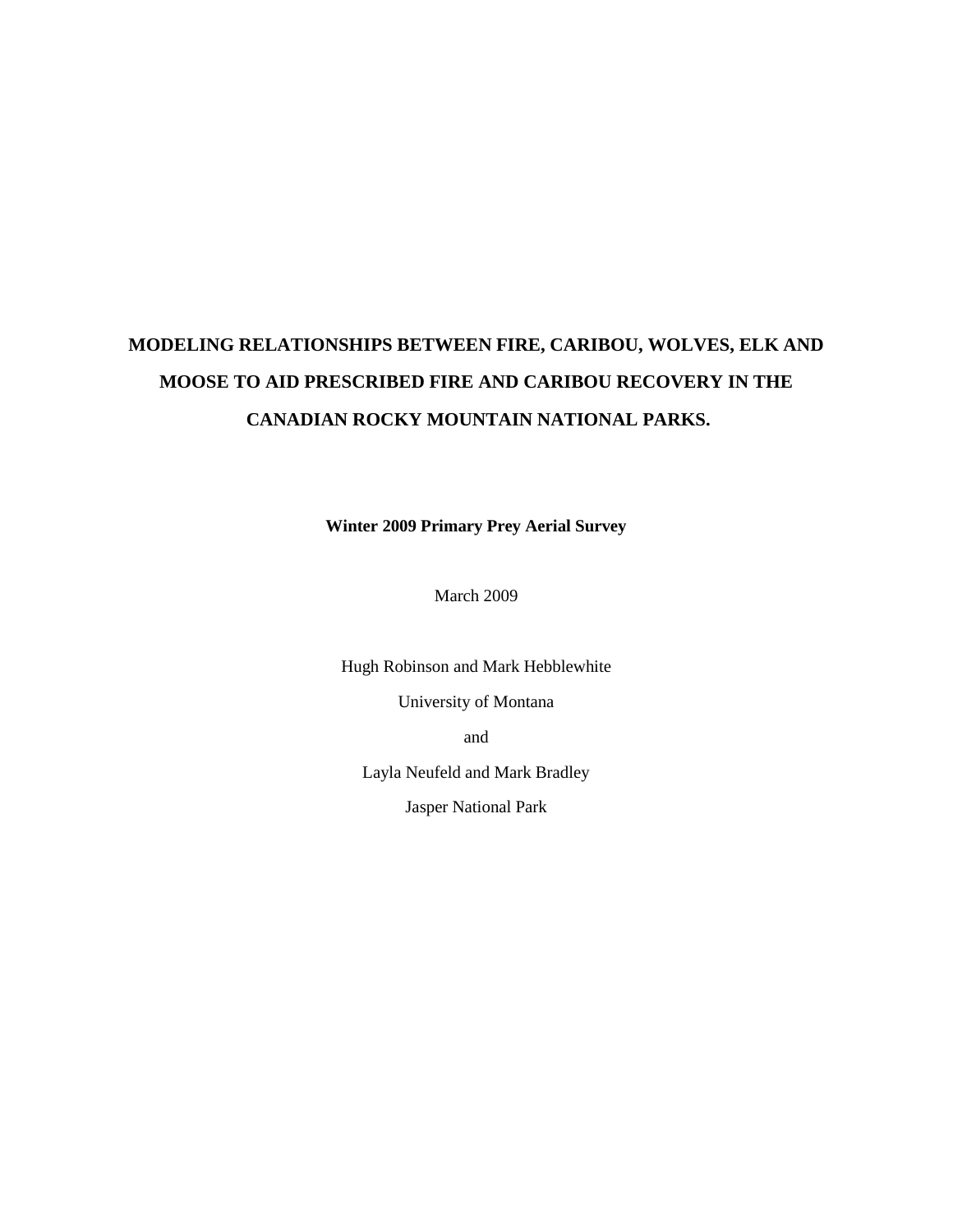# **Introduction**

The effect of primary prey and shared predators on caribou mortality is a focus of our current research project. As telemetry data and population estimates for other ungulate species (moose, elk, and deer) are limited in most regions of the study area, aerial surveys may provide the only viable data source regarding alternate prey throughout the greater region. As such, the Canadian Rockies woodland caribou project, of which the Mountain National Parks project is part, has proposed to conduct at least one aerial survey in areas surrounding each of four caribou herds under study (Jasper, Narraway, A La Peche, and Redrock Prairie Creek) over the course of the project. The first of these surveys was conducted in Jasper National Park during February 2008, a second survey was conducted in Jasper during January of 2009. The goals of these surveys is to:

- 1. Provide relative density of primary prey (elk and moose) within and adjacent to all caribou areas.
- 2. Provide point locations to develop RSFs of prey species in the absence of telemetry data (i.e. elk and moose outside the parks) and to assess RSF models independently developed from existing telemetry data ( i.e. elk models developed for Jasper from data collected in Banff)
- 3. Be comparable to past surveys conducted within Banff and Jasper and by Alberta Fish and Wildlife (AFW) outside the National Parks.

During February 2009, a third survey was conducted in Alberta game management unit 440 directly north of Jasper National Park including portions of Willmore Wilderness Park. This survey was part of the greater caribou project and a component of Wibke Peters' ongoing Master's research into moose ecology.

Aerial surveys are widely used to quantify a variety of wildlife populations ranging from whale sharks (Cliff et al. 2007) to dall sheep (Udivetz et al. 2006). Sightability, or sighting probability, is the likelihood that an animal will be detected by an observer during a survey (Krebs 1999). Using logistic regression (sight/no-sight) a sightability model quantifies detection probabilities across habitats, seasons, years, species, or distances, and derives the 'statistical variation in detection' for different combinations of these variables (Williams et al. 2002). Sightability corrected estimates are generally regarded as better than regular index data as they account for variations in animal movements between years and within populations (i.e. differential habitat use from year to year and by differing age and sex classes).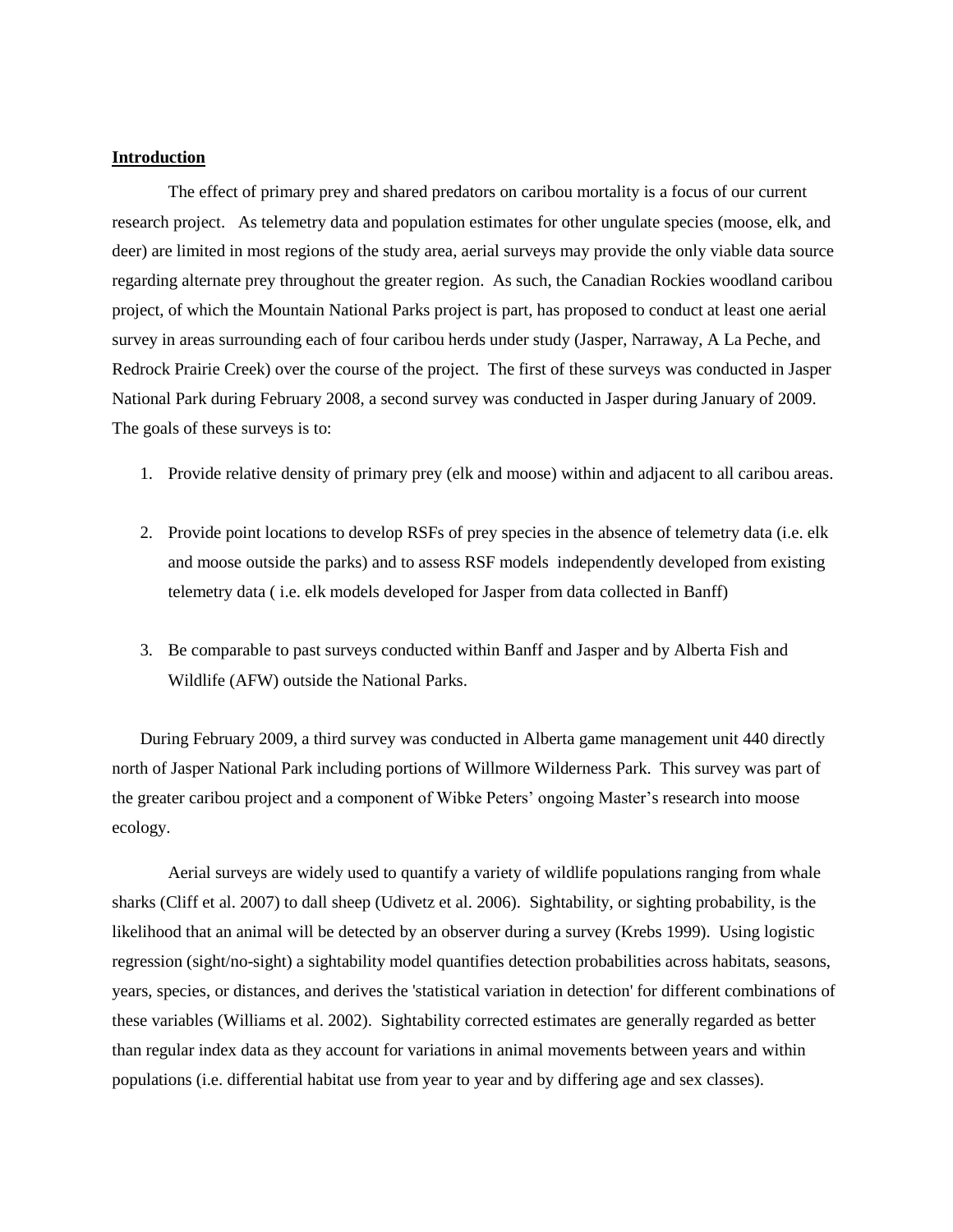In northern Alberta, provincial wildlife agencies use a form of sightablity model, the Gasaway method (Gasaway 1986) to quantify moose populations. The Gasaway method works well for moose (e.g. Walker et al. 2007, Russell 2007) however it cannot be used for gregarious or herd animals such as elk (Allen 2005). During a meeting of stakeholders in Jasper in January 2008, it was decided to pursue the use of a random stratified block design to quantify elk and moose within the National Park.

# **Methods**

Aerial surveys followed guidelines set forth by Unsworth et al. (1994). The montane region of Jasper National Park was divided into 30 elk winter range subunits ranging from 23 km<sup>2</sup> to 39 km<sup>2</sup> (x = 29.9 km<sup>2</sup>) (Figure 1). Each subunit was classified into a high, medium, or low stratum for both elk and moose prior to the survey. Subunit classification was based on ground observations, a priori knowledge of Parks Canada biologists, and results from the 2008 aerial survey. Elk and moose strata were adjusted one level up or down depending on 2008 raw counts. Moose strata was adjusted from 2008 so that areas where more than one group of moose were observed were set to high (i.e. units 19, and 21), areas where single groups were observed were set to medium (i.e. units 11, 51, 54, and 39), and areas where no moose were observed were adjusted down one strata level. A comparison of 2008 and 2009 stratification levels is provided in table 1.

Twenty of the 30 subunits were selected at random representing a mix of all three strata for both moose and elk. All units flown were included in the survey for both species. For instance, a unit that was flown as high for elk was considered low or medium stratum for moose. In addition to elk and moose, observations of deer, wolves, and bighorn sheep were recorded during the survey although these observations were not sightability corrected.

Subunits were flown in transects approximately 300 m apart at a speed of 60 to 80 km/hr as dictated by terrain and animal density (Unsworth et al. 1994). When animals were sighted, the location and total number of animals observed in the group were recorded. Groups were then broken into sex and age classes (i.e. bull, cow, calf), or documented as unclassified. The activity of the first animal observed (bedded, standing, moving), as well as vegetation class (grassland, sagebrush, juniper, aspen/deciduous brush, conifer), percent snow cover (10% increments in immediate area surrounding the sighted animal), and percent canopy cover (10% increments above sighted area) were recorded at each observation (Unsworth et al. 1994). In subunits where no animals were sighted, zeroes were entered in all fields for analysis. Sightability of elk was corrected using the Elk Hiller 12-E Idaho model, and for moose using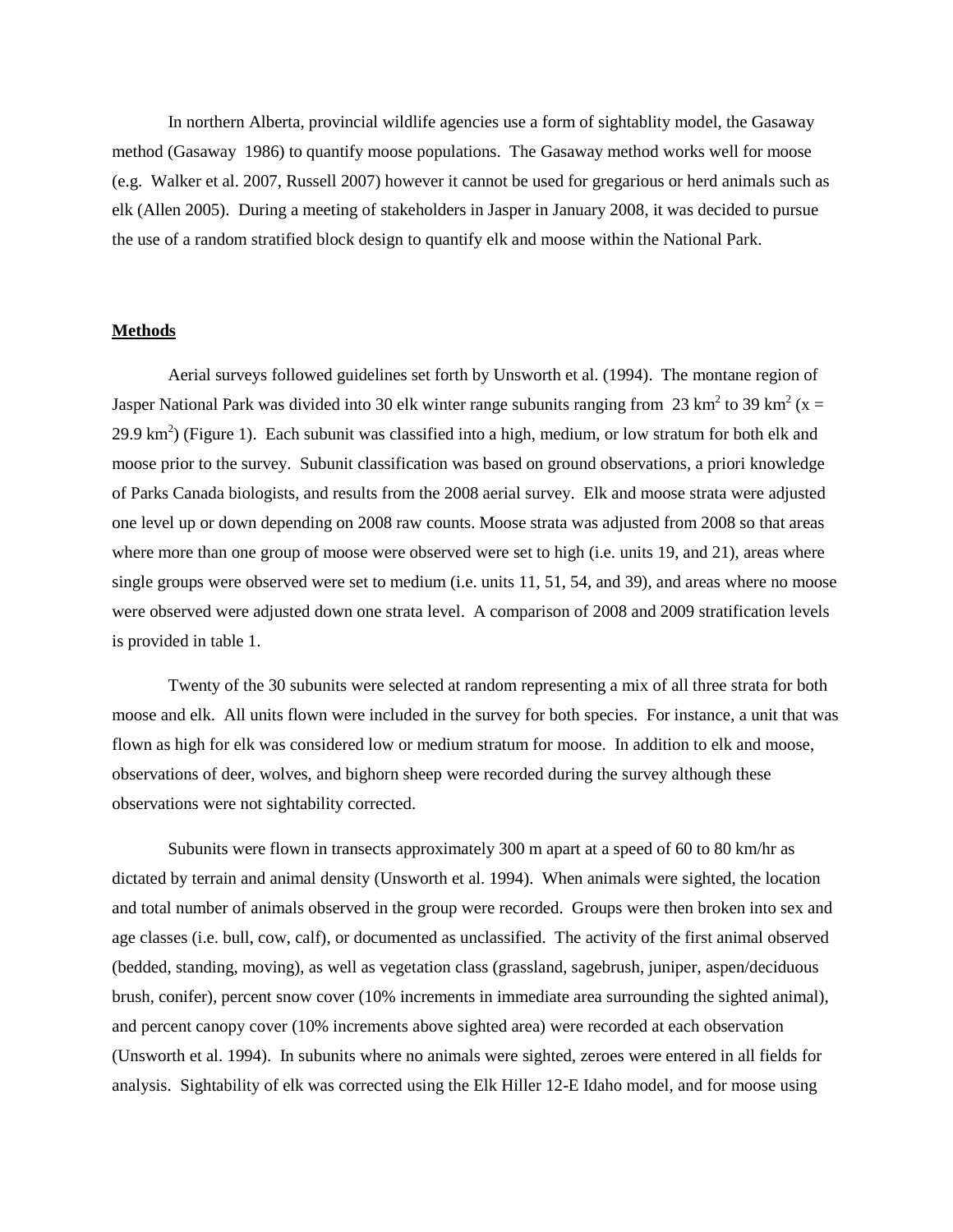the Moose Hiller-Siloy Wyoming model. The moose model contains a covariate for terrain ruggedness which was considered important in early iterations of the aerial survey program (Unsworth et al 1994), but which has since been removed (Anderson and Lindzey 1996). Although it has no effect on the population estimate, the input still requires that this field contain some value therefore it was set to 0 for all observations.

During the 2009 survey, in some instances when large groups of elk were encountered, a digital photo was taken in order to compare our count from the air with what was assumed to be a more accurate count using the digital record. Raw counts, one using the original totals and one using the corrected counts from digital photos, were analyzed in the Aerial Survey software separately in order obtain separate total population estimates.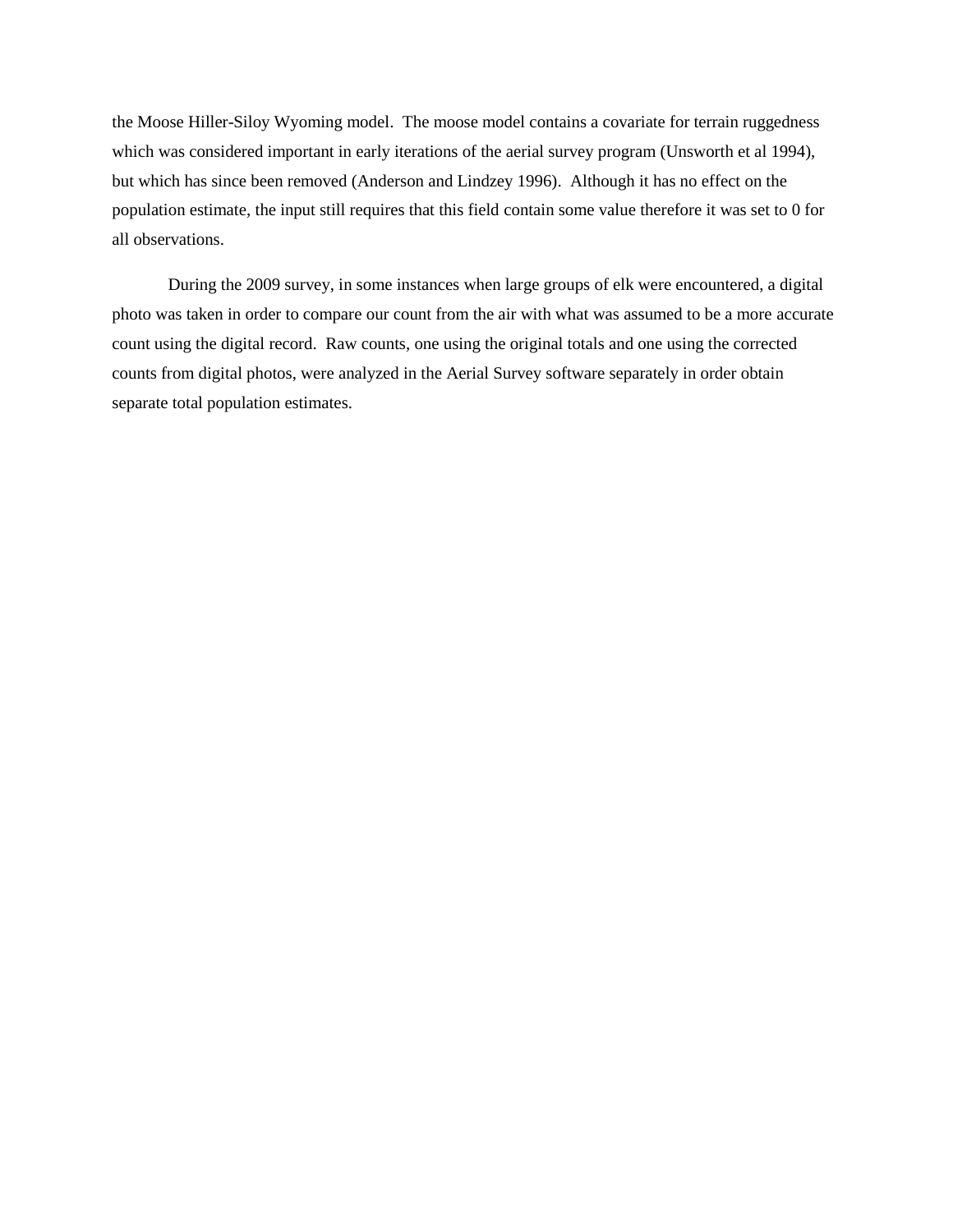

**Figure 1. Thirty aerial survey units delineating elk winter range of varying quality in the montane region of Jasper National Park.**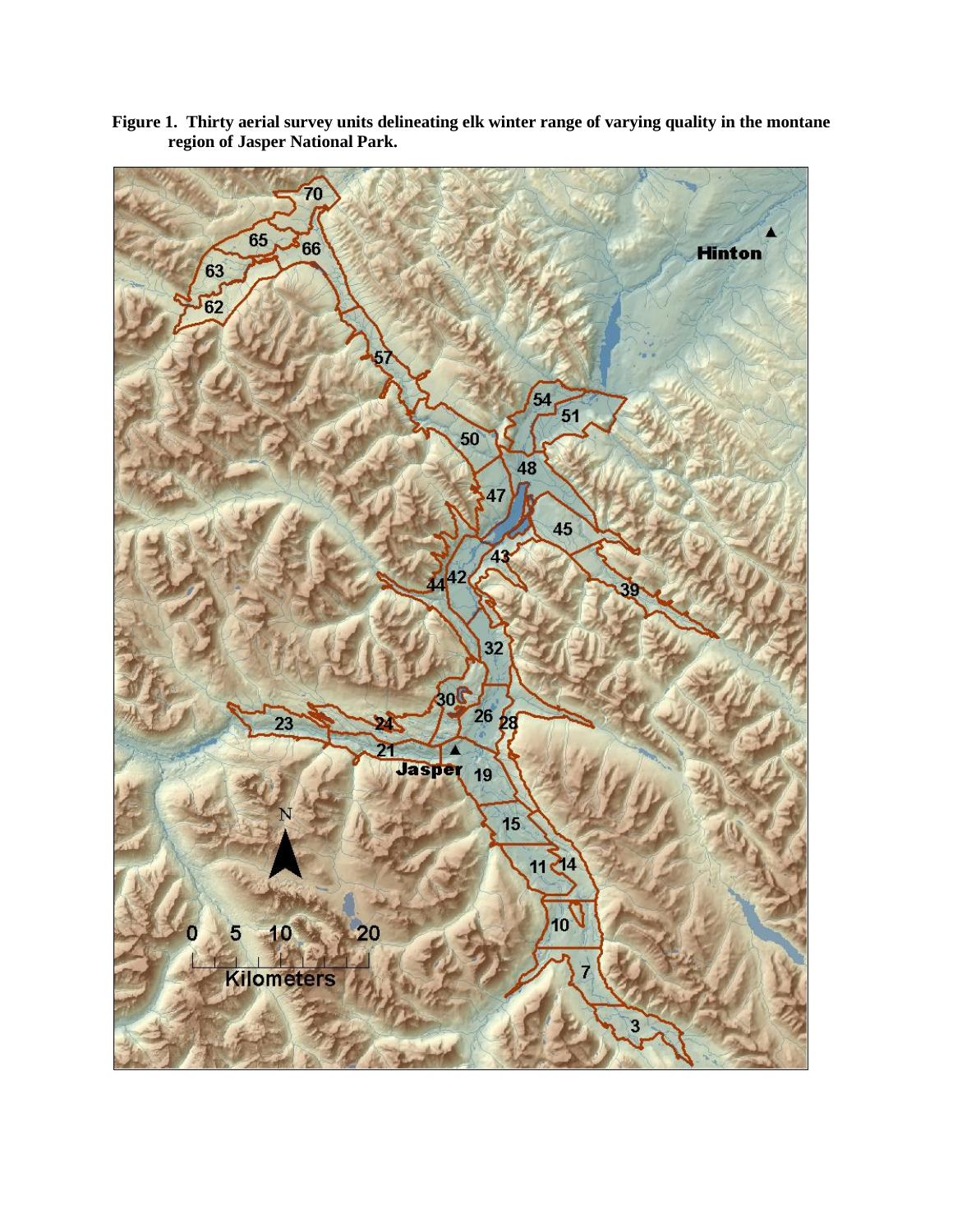| Table 1. Survey unit stratifications for elk and moose in the montane region of Jasper National |  |  |
|-------------------------------------------------------------------------------------------------|--|--|
| Park, 2008 and 2009 (counts left blank when a unit was not surveyed in a particular year).      |  |  |

| Unit             |                         | <b>Elk 2008</b>  |                 | <b>Elk 2009</b>             | <b>Moose 2008</b> |                  | <b>Moose 2009</b> |                          |
|------------------|-------------------------|------------------|-----------------|-----------------------------|-------------------|------------------|-------------------|--------------------------|
|                  | Strata                  | Count            | Strata          | Counts                      | Strata            | Count            | Strata            | Count                    |
| $\sqrt{3}$       | $_{\rm Low}$            | $\boldsymbol{0}$ | Low             |                             | High              | $\boldsymbol{0}$ | Medium            |                          |
| $\boldsymbol{7}$ | $_{\rm Low}$            |                  | Low             | $\boldsymbol{0}$            | $_{\rm Low}$      |                  | Low               | $\mathbf{1}$             |
| $10\,$           | $_{\rm Low}$            |                  | $_{\rm Low}$    |                             | Low               |                  | Low               |                          |
| 11               | Medium                  | $\boldsymbol{0}$ | Low             | $\boldsymbol{0}$            | Medium            | $\boldsymbol{2}$ | Medium            | $\boldsymbol{0}$         |
| $14$             | Low                     | $\boldsymbol{0}$ | $_{\rm Low}$    | $\boldsymbol{0}$            | $_{\rm Low}$      | $\boldsymbol{0}$ | Low               | $\boldsymbol{0}$         |
| 15               | Medium                  |                  | Medium          |                             | Medium            |                  | Medium            |                          |
| 19               | High                    | 55               | High            | 76                          | Low               | $\boldsymbol{2}$ | High              | $\mathbf{1}$             |
| $21\,$           | Medium                  | $\boldsymbol{0}$ | $_{\rm Low}$    | $\boldsymbol{0}$            | High              | 3                | High              | $\boldsymbol{0}$         |
| 23               | Low                     | $\boldsymbol{0}$ | Low             | 3                           | High              | 6                | High              | $\,8\,$                  |
| 24               | Low                     |                  | $_{\rm Low}$    |                             | Medium            |                  | Medium            |                          |
| $26\,$           | High                    | 13               | High            | 61                          | $_{\text{Low}}$   | $\boldsymbol{0}$ | Low               | $\boldsymbol{0}$         |
| $28\,$           | $_{\rm Low}$            |                  | Low             | $\boldsymbol{0}$            | Low               |                  | Low               | $\boldsymbol{0}$         |
| $30\,$           | Medium                  |                  | Medium          | $\overline{\mathbf{c}}$     | Medium            |                  | Medium            | 5                        |
| 32               | High                    | $52\,$           | High            | 66                          | Low               | $\,1$            | Medium            | $\boldsymbol{0}$         |
| 39               | Low                     | 5                | Medium          |                             | Low               | $\mathbf{1}$     | Medium            |                          |
| $42\,$           | High                    | $\boldsymbol{0}$ | Medium          | $\ensuremath{\mathfrak{Z}}$ | Medium            | $\boldsymbol{0}$ | Low               | $\boldsymbol{0}$         |
| 43               | Medium                  | 9                | Medium          |                             | Low               | $\boldsymbol{0}$ | Low               |                          |
| 44               | $_{\rm Low}$            |                  | $_{\rm Low}$    |                             | $_{\text{Low}}$   |                  | Low               |                          |
| 45               | High                    | $42\,$           | High            | 31                          | Medium            | $\mathbf{1}$     | Medium            | $\overline{c}$           |
| 47               | Medium                  |                  | Medium          | $\mathbf{1}$                | Medium            |                  | Medium            | $\boldsymbol{0}$         |
| 48               | High                    | 85               | High            | 68                          | High              | $\boldsymbol{0}$ | Medium            | $\overline{c}$           |
| $50\,$           | Low                     |                  | $_{\rm Low}$    |                             | $_{\rm Low}$      |                  | $_{\rm Low}$      |                          |
| 51               | $_{\rm Low}$            | $\boldsymbol{0}$ | $_{\rm Low}$    | $\boldsymbol{0}$            | High              | $\mathbf{1}$     | Medium            | $\overline{\mathcal{A}}$ |
| 54               | Medium                  | $\sqrt{6}$       | Medium          |                             | Medium            | $\sqrt{2}$       | Medium            |                          |
| 57               | $_{\rm Low}$            |                  | $_{\text{Low}}$ | 25                          | High              |                  | High              | $\boldsymbol{2}$         |
| $62\,$           | $_{\rm Low}$            | $\boldsymbol{0}$ | $_{\rm Low}$    |                             | Medium            | $\,1$            | Medium            |                          |
| 63               | Medium                  |                  | Medium          | $\,1$                       | Medium            |                  | Medium            | $\overline{\mathcal{A}}$ |
| 65               | $\operatorname{Median}$ | 19               | Medium          | $\boldsymbol{0}$            | Medium            | $\overline{c}$   | Medium            | 5                        |
| 66               | $_{\rm Low}$            | $\sqrt{5}$       | Medium          | $\sqrt{3}$                  | High              | $10\,$           | High              | 9                        |
| $70\,$           | Medium                  |                  | Medium          | $\,8\,$                     | Medium            |                  | Medium            | 9                        |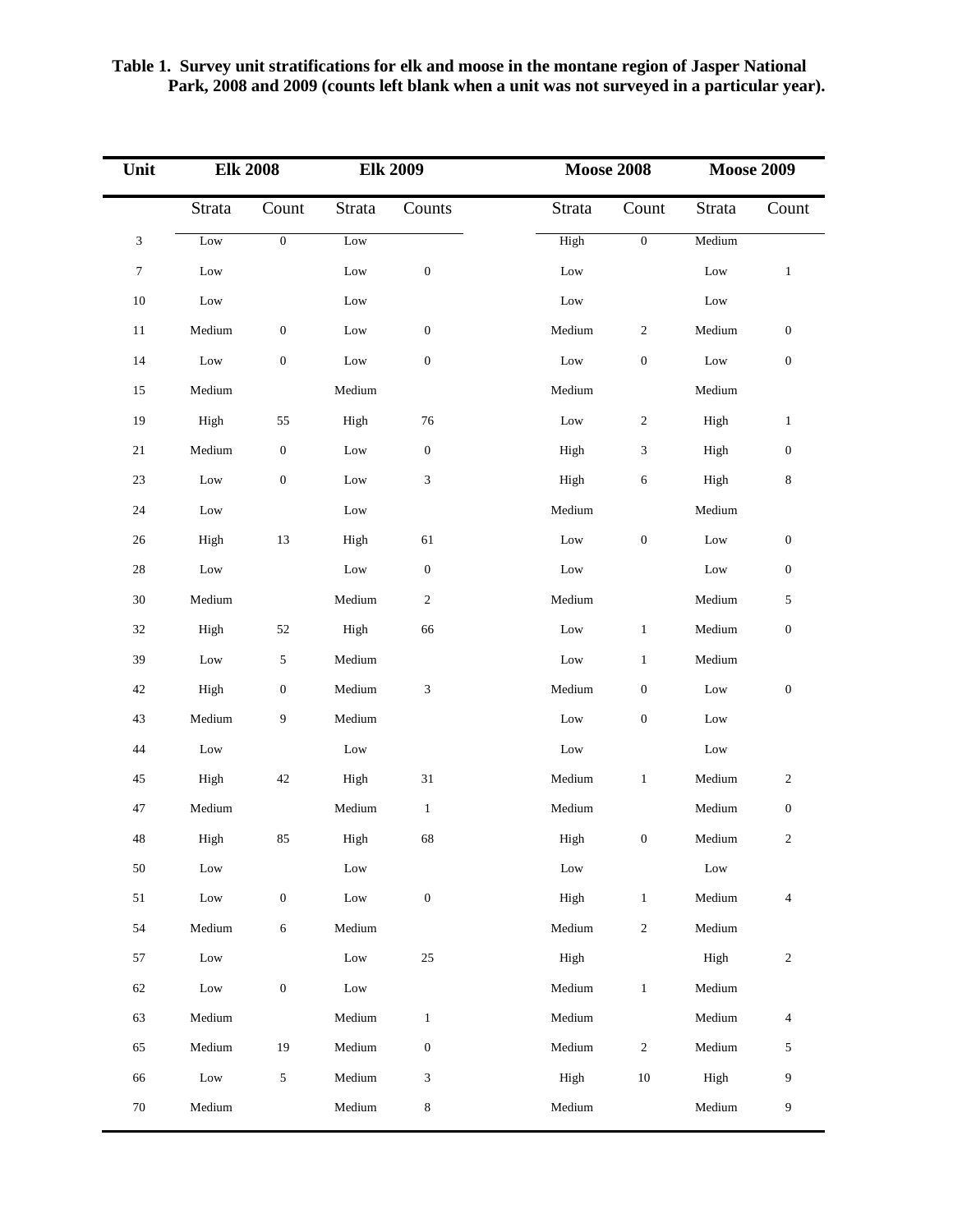# **Results**

The survey was conducted over 5 consecutive days from January  $6<sup>th</sup>$  to January  $10<sup>th</sup>$ , 2009. Twenty units were flown including 13 units that had been flown in 2008 and 7 units that were flown for the first time in 2009. A total of 848 animals were observed (table 2) including 5 of 7 species of ungulate present in the park (neither caribou nor mountain goats were observed in the montane survey units). The largest concentrations of elk were observed in and around the townsite, near the airstrip, and at the base of the Rocky River burn (figure 2). Most moose observed were near the Dominion meadows, and the Snake Indian (figure 2).

**Table 2. Aerial survey results summary, Jasper National Park 2009 (strata, and sightability corrections provided for moose and elk only).**

| Species                                               | <b>Units Flown</b> | <b>Total Units</b> | Raw Count | Sightability       |
|-------------------------------------------------------|--------------------|--------------------|-----------|--------------------|
|                                                       | (high, med, low)   | (high, med, low)   |           | Corrected (90% CI) |
| Elk                                                   | 20                 | 30                 | 348       | 435 (67)           |
|                                                       | (5, 7, 8)          | (5, 11, 14)        |           |                    |
| Elk<br>(counts)<br>corrected using<br>digital photos) | 20                 | 30                 | 359       | 445 (67)           |
|                                                       | (5, 7, 8)          | (5, 11, 14)        |           |                    |
| Moose                                                 | 20                 | 30                 | 52        | 296 (245)          |
|                                                       | (5, 10, 5)         | (5,16, 9)          |           |                    |
| <b>Bighorn Sheep</b>                                  |                    |                    | 260       |                    |
| Whitetails*                                           |                    |                    | 107       |                    |
| Mule Deer*                                            |                    |                    | 52        |                    |
| Wolves                                                |                    |                    | 6         |                    |

\*An additional 23 deer were observed but species was not determined.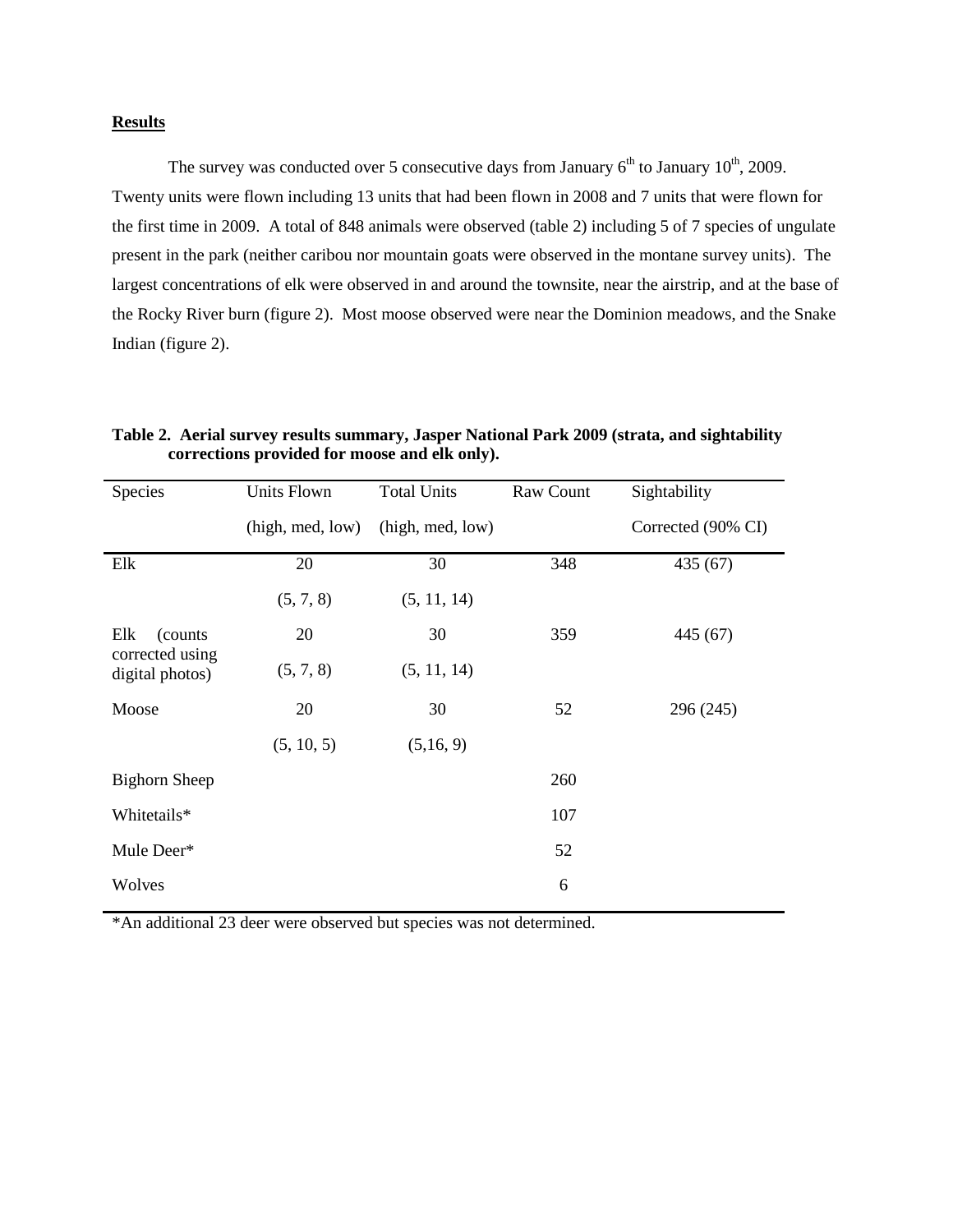

**Figure 2. Locations of elk and moose observations (by group size) from aerial surveys conducted in Jasper National Park, January 2009.**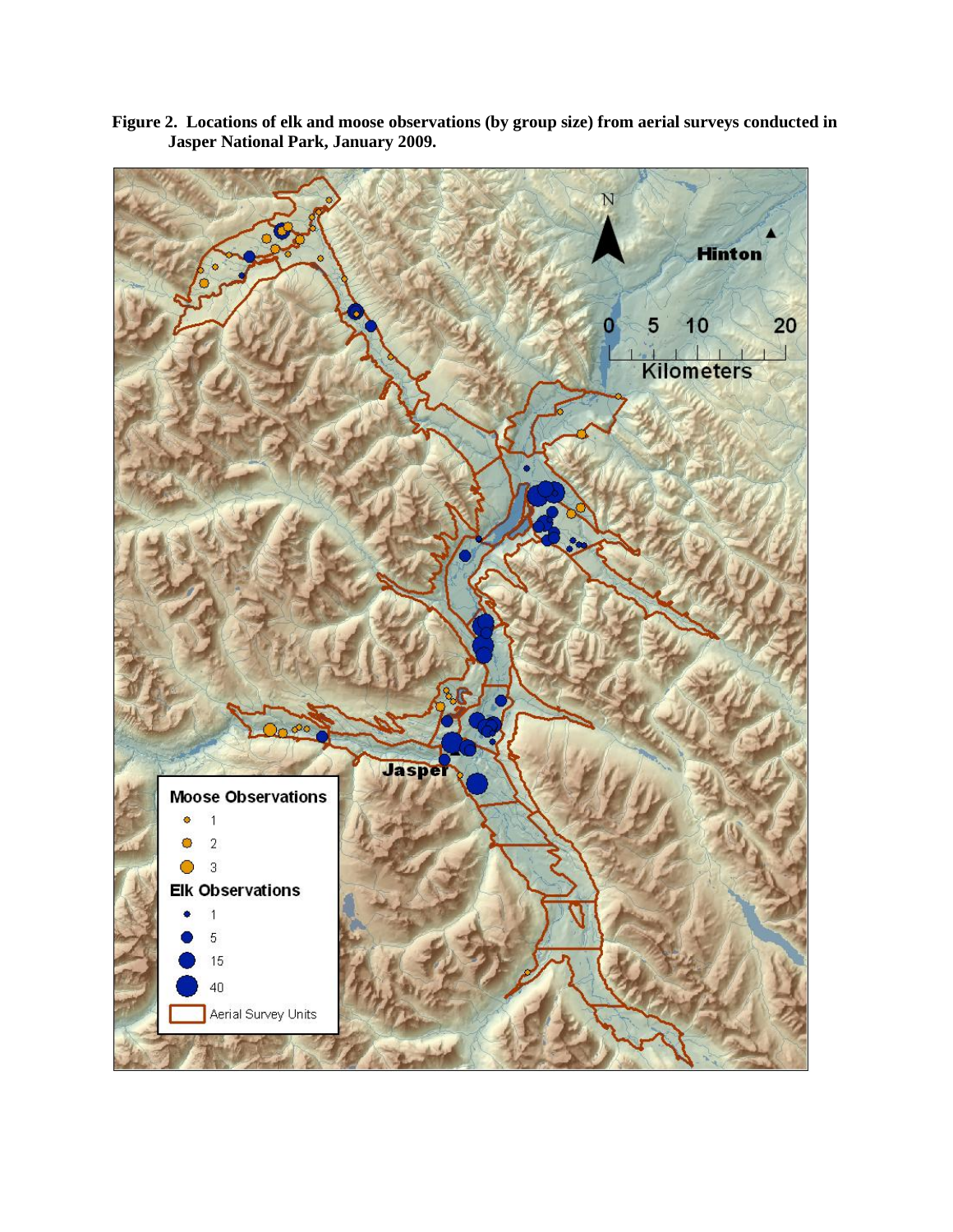#### **Discussion**

The aerial survey program corrects for missed animals using logistic regression models to quantify the probability that an animal or group of animals will be seen given a number of variables (i.e. group size, snow cover, vegetation cover, etc.). These corrected observations are then extrapolated to survey units not flown. This method introduces three sources of variance (sampling, sightability, and model). Sampling variance is reduced through accurate stratification of subunits and by increasing the percentage of units flown within each strata. For instance, flying all units within a single strata reduces sample variance to 0, while observing equal numbers of animals in each unit within one strata also reduces variance estimates.

The high degree of variance calculated in the moose population estimate comes mostly from observations in the medium strata (appendix 2). Despite restratification of the survey units this high level of variance continues to disappoint. Both the sample and sightability variance are extremely high. While the sample variance may be explained by the fact that 10 of 16 medium strata units were flown (compare high strata were all 5 units were surveyed resulting in 0 sample variance), the high sightability variance is not easily explained. The authors of the moose sightabiltiy model state "The sensitivity of the variance components of this model suggest that surveys should be applied during early winter when moose are most likely to occupy open habitat types and estimates are most precise" (Unsworth et al 1994:62). Several of the moose observations are in cover greater than 60% canopy, causing the variance attributed to sightability within the model to inflate. As a result, the moose population estimates should be viewed with a level of caution. It is unlikely that the moose population within Jasper National Park increased from an estimated level of 180  $(\pm 130)$  in 2008 to 296  $(\pm 245)$  in 2009, but rather that the location of moose in high levels of canopy cover during January and February when elk surveys are best conducted, may limit the utility of this particular model.

In contrast to the moose model, the elk population estimates appear to be more consistent and reliable. The 2008 survey was conducted in late February with little snow cover and resulted in a population estimate of 410  $(\pm 73)$ . The 2009 survey was conducted in early January when snow cover in most areas was 100% and resulted in a population estimate of 435 ( $\pm$ 67). The high level of snow cover made detection of all species, including elk, easier as evidenced by the higher total count in 2009 (848 total observations) compared to 2008 (491 total observation). The model takes into account this higher detection probability however, resulting in comparable estimates between years despite disparate environmental conditions.

The use of digital photography in enumeration of large groups of elk had little effect on the total population estimate. Eleven animals were detected in the photographs that were not originally seen from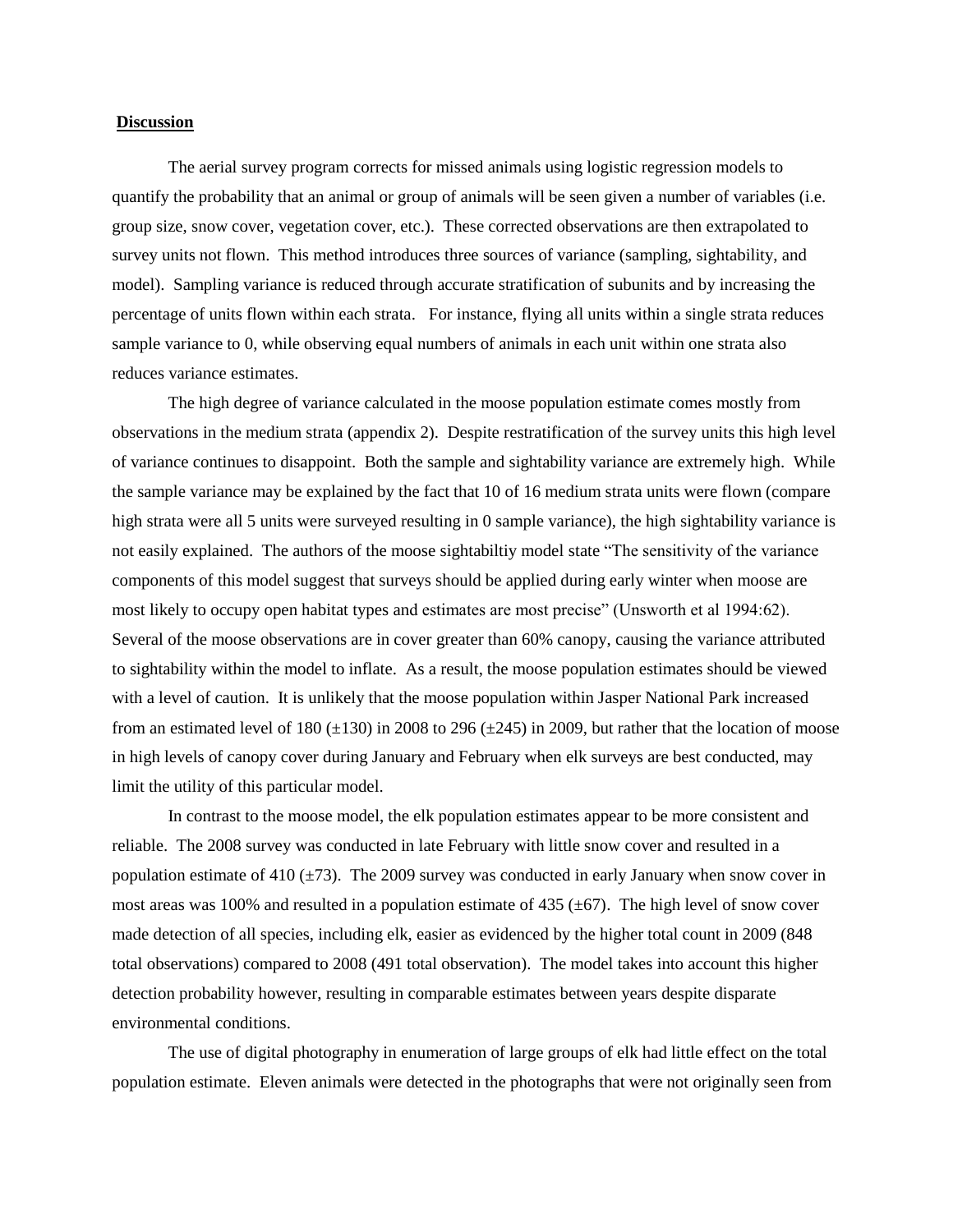the air. As these animals were in generally open cover (i.e. the cutblocks above the townsite, and inside the Rocky River burn) the model did not inflate the population estimate beyond the number of additional animals observed. However if these groups were in more dense cover the difference in model estimates would likely be greater. As these sightability models were not originally developed using photographs to correct for missing animals but rather based solely on observer bias it is likely imprudent to correct counts from the air using this method.

The use of models developed in other regions may introduce a form of bias in our population estimates. Although this bias is constant and therefore can be discounted when making comparisons between survey years, a more accurate estimation of real populations will be possible through development of a local sightability model. Data collected during this survey regarding radio collared elk, both observed and unobserved, will be used to develop a sightability model peculiar to Jasper National Park.